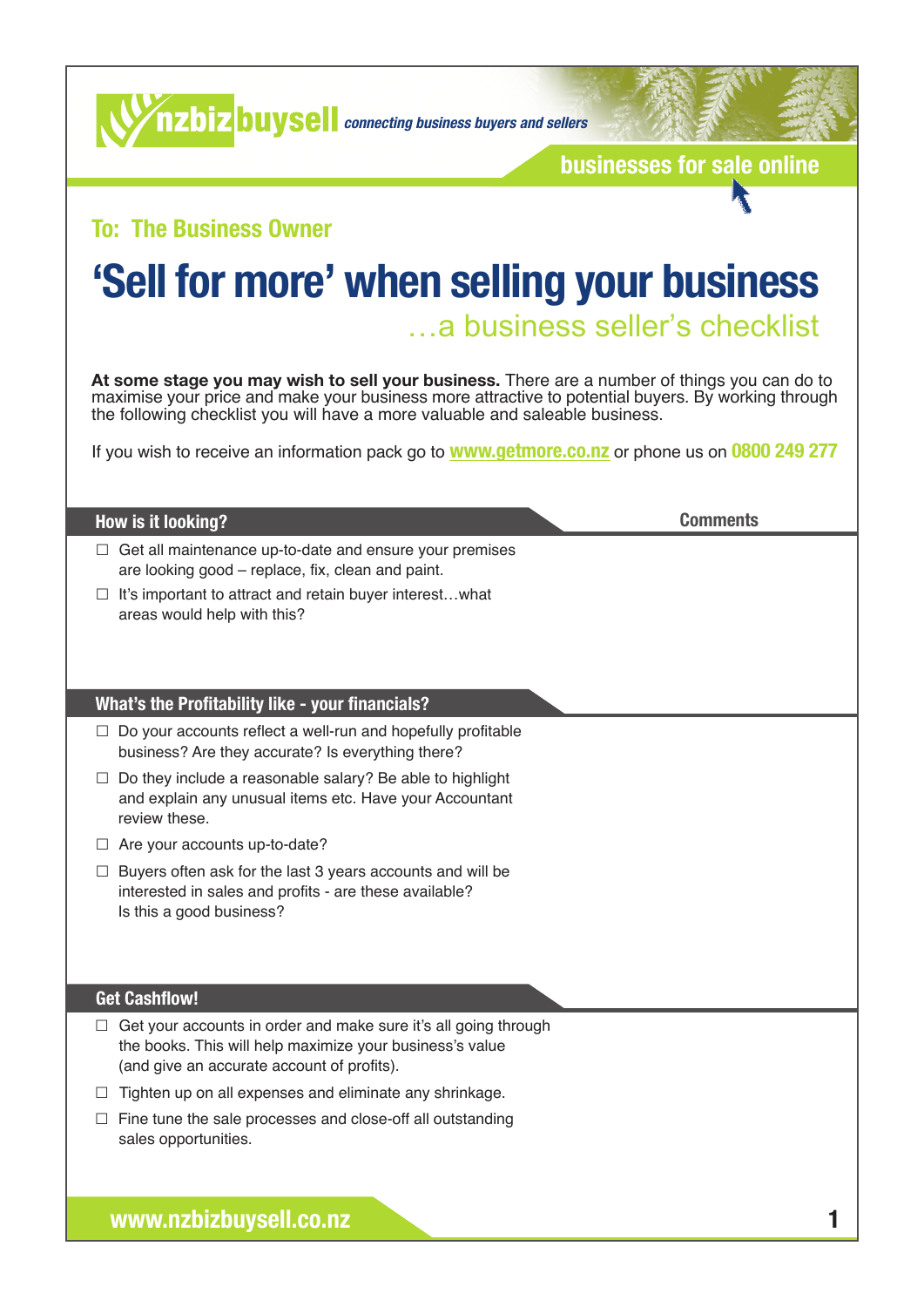### **connecting business buyers and sellers Build the value, attend to all off-the balance sheet items: Comments**  $\Box$  Tidy your database, if you have one of course?  $\Box$  Introduce and document all systems - this makes it easy for someone else to buy and operate the business.  $\Box$  Are all licences and recipes etc. in writing?  $\Box$  Are all product patents in place?  $\Box$  Is all customised software documented and supported?  $\Box$  Will you tell staff and if so, when? Are key players happy to stay on for the new owner?  $\Box$  Are favourable terms in place with suppliers? **Build your business – think big, be big!**  $\Box$  Push for new business to boost sales leading up to the sale of your business - be active.  $\Box$  Promote! Be big, bright and profitable... **Sell off obsolete or damaged stock:**  $\Box$  Stock is usually sold at cost or a margin below cost depending on condition, age etc. Sell dated or surplus stock to ensure that you maximise the value of your business, while minimising the entry price for the purchaser. **Sell off any unused plant:**  $\Box$  Realise the value of any surplus plant. This assists in keeping the price down and gives you an opportunity to get a better price for redundant equipment. **Valuing your business:**   $\Box$  Go with a fair price. Buyers generally look at many businesses and know what to expect - too high and a slow sale will kill the action.  $\Box$  Arriving at a reasonable figure is something of an art. For more visit…"[Selling a business](https://www.nzbizbuysell.co.nz/selling-a-business)" on [www.nzbizbuysell.co.nz](https://www.nzbizbuysell.co.nz)  $\Box$  Consult or engage a specialist to help.

**[www.nzbizbuysell.co.nz](https://www.nzbizbuysell.co.nz) 2**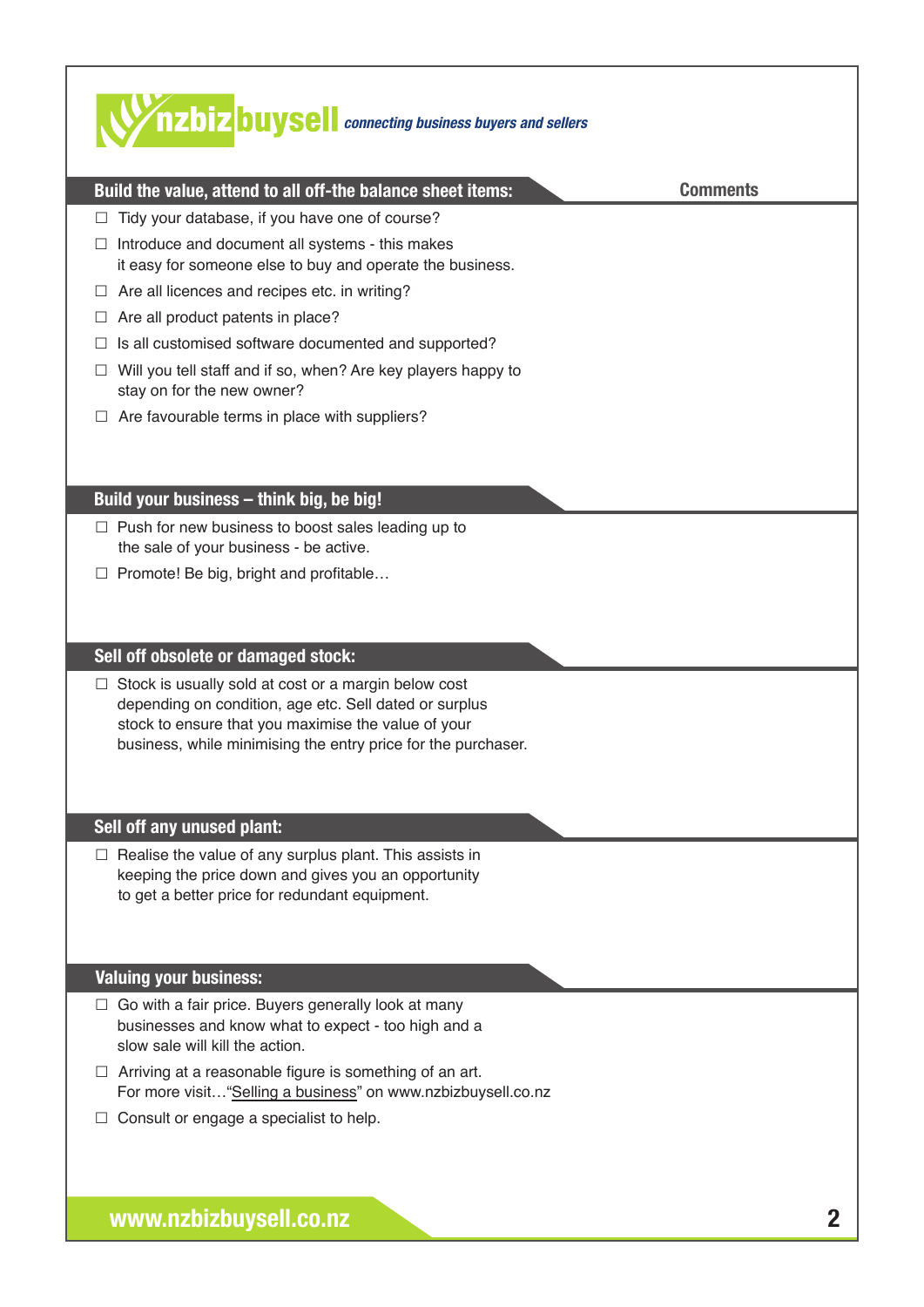| <b>WAZOIZ DUYSE</b> connecting business buyers and sellers                                                                                                                                                                                                                                                                                                                                                                                                                                                                                    |                 |
|-----------------------------------------------------------------------------------------------------------------------------------------------------------------------------------------------------------------------------------------------------------------------------------------------------------------------------------------------------------------------------------------------------------------------------------------------------------------------------------------------------------------------------------------------|-----------------|
| Straighten your records - get organised:                                                                                                                                                                                                                                                                                                                                                                                                                                                                                                      | <b>Comments</b> |
| Ensure that all leases have been formalised in a way<br>$\Box$<br>that is acceptable to you and your likely purchaser.<br>All Agency/Sales agreements and/or distribution<br>ш<br>agreements should also be formalised where possible.<br>Any other house-cleaning issues should be attended to.                                                                                                                                                                                                                                              |                 |
| Fix those problems - no surprises:                                                                                                                                                                                                                                                                                                                                                                                                                                                                                                            |                 |
| Have all legal and accounting disputes been resolved?<br>ш<br>Surprises can kill any deal fast.<br>Environmental issues have been attended to?<br>Even the slightest problem can scare a potential buyer -<br>⊔<br>identify and fix these.                                                                                                                                                                                                                                                                                                    |                 |
| What about your employees? (detailed in the Agreement, your Lawyer can help)                                                                                                                                                                                                                                                                                                                                                                                                                                                                  |                 |
| $\Box$ When a business is sold, employees are technically made<br>redundant ('vulnerable employees' can elect to stay), even if<br>they are offered employment by the purchaser.<br>It is important that you manage this process and treat all<br>employees fairly and reasonably to avoid any potential<br>personal grievance claim - have you a plan?<br>Look to involve key personnel as they are likely to be<br>important in the transition and contribute to the future<br>success of the business - identify who and what is involved. |                 |
| Should I use a broker? (Brokers can help you prepare and advise on all this)                                                                                                                                                                                                                                                                                                                                                                                                                                                                  |                 |
| A broker can help in packaging your business.<br>They are knowledgeable about the market and will market<br>your business for sale - or have you the skills and time?<br>Are you objective? It can also be beneficial to use an<br>objective third party who is not attached to the business<br>and who can dedicate time to the sale process.<br>Check out "Brokers to help" on www.nzbizbuysell.co.nz                                                                                                                                       |                 |
| www.nzbizbuysell.co.nz                                                                                                                                                                                                                                                                                                                                                                                                                                                                                                                        |                 |